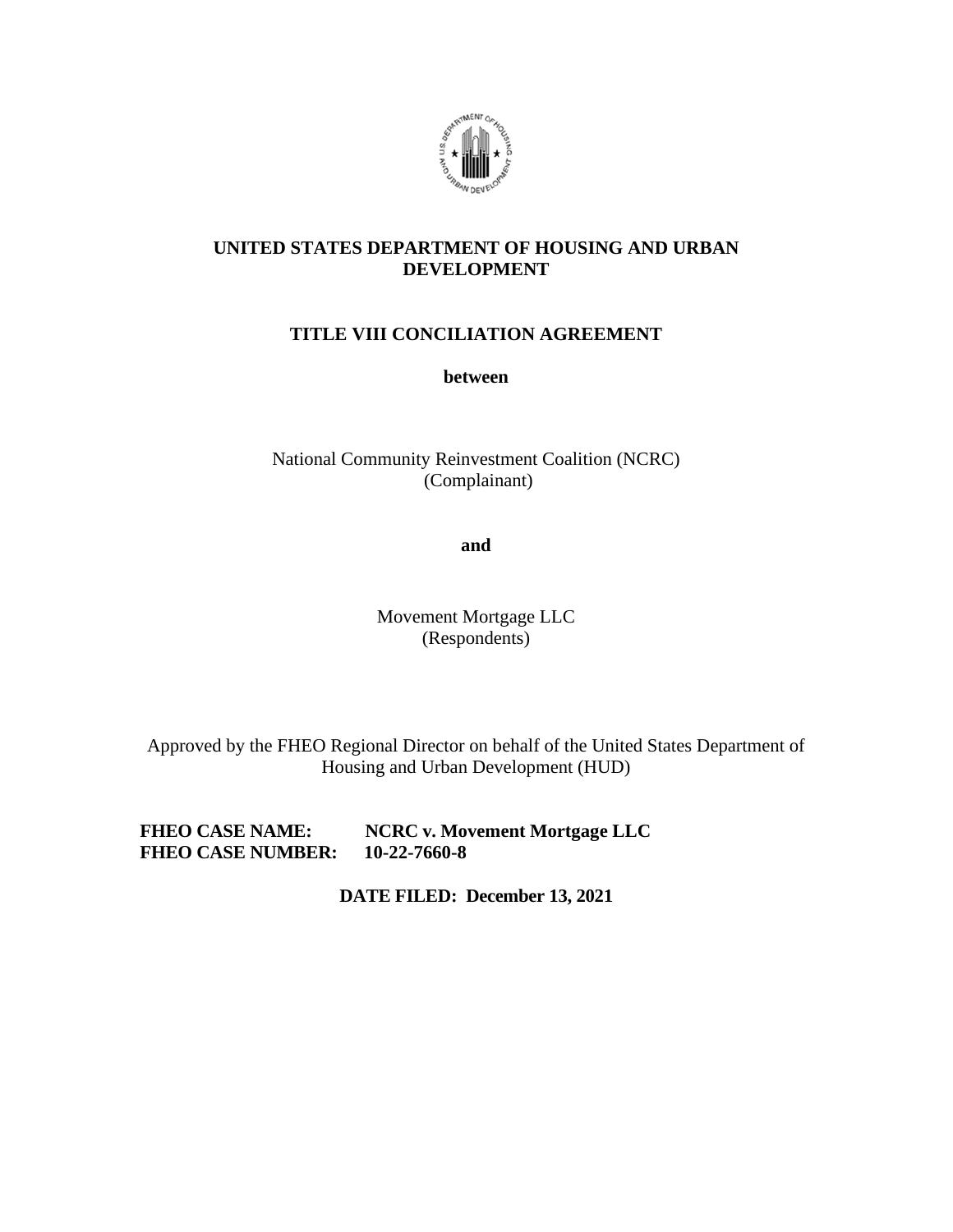### **A. PARTIES AND SUBJECT PROPERTY**

#### **Complainant**

National Community Reinvestment Coalition (NCRC) Jesse Van Tol, CEO 740 15th St NW, Suite 400 Washington, DC 20005

Representative for NCRC:

Jake Lilien Counsel for FH Enforcement, NCRC 740 15th Street NW Suite 400 Washington, DC 20005

**Respondents** 

Movement Mortgage LLC 8024 Calvin Hall Rd Indian Land, SC 29707

Representative for Movement Mortgage LLC:

Daniella Casseres Mitchell Sandler 1120 20th Street NW, Suite 725 Washington, DC 20036

Subject Property

None.

# **B. STATEMENT OF FACTS**

A complaint was filed on December 13, 2021, with the United States Department of Housing and Urban Development (the "Department") alleging that the Complainant was injured by discriminatory acts of the Respondent. Complainant alleges Respondent violated §805 of the Fair Housing Act as amended in 1988, 42 U.S.C. 3601 *et seq*. (the "Act"). Complainant alleges Respondents engaged in discriminatory lending practices based on race and national origin.

Respondents deny having discriminated against Complainant but agree to settle the claims in the underlying action by entering into this Conciliation Agreement.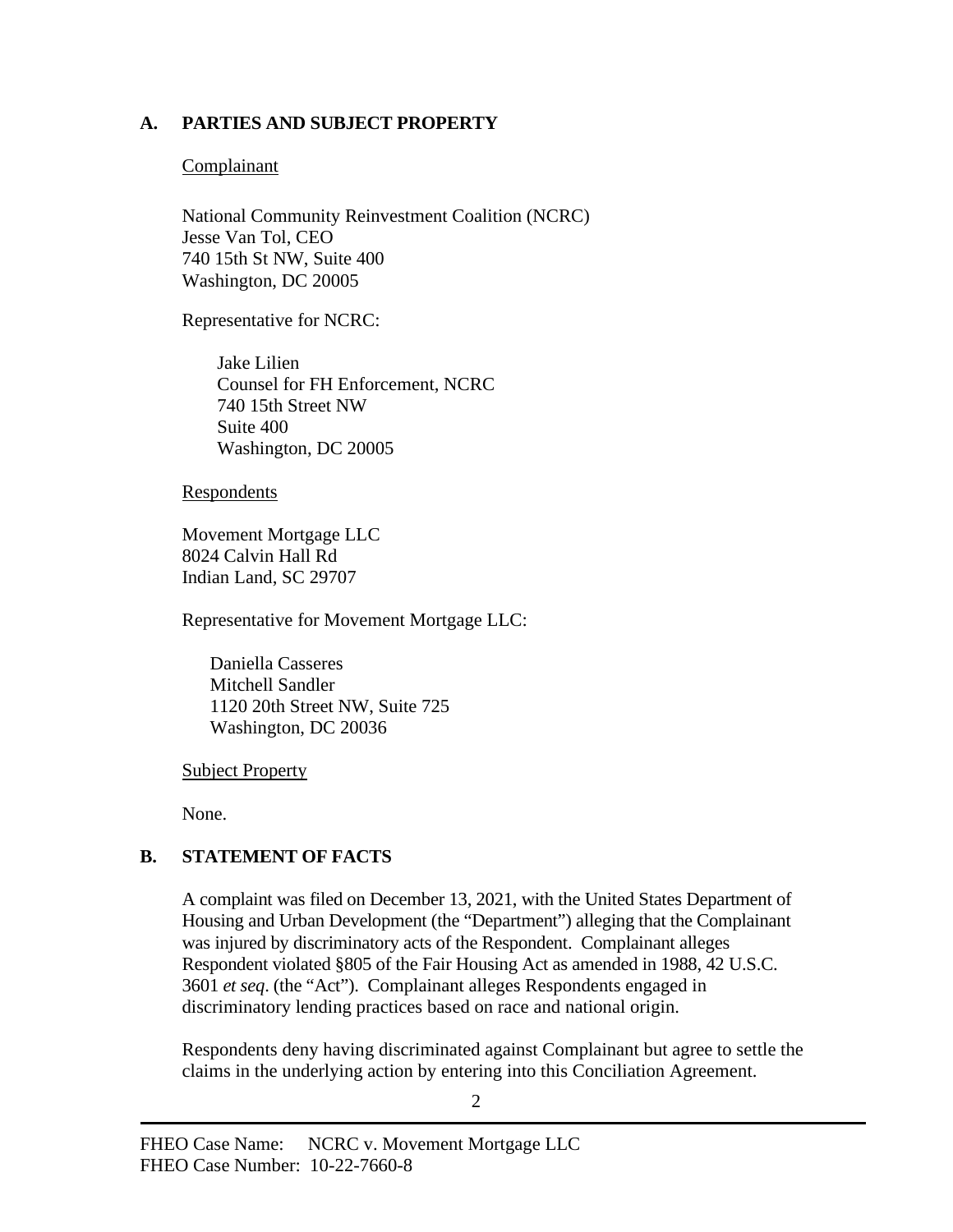## **C. TERM OF AGREEMENT**

1. This Conciliation Agreement (hereinafter "Agreement") shall govern the conduct of the parties to it for a period of one (1) year from the effective date of the Agreement.

# **D. EFFECTIVE DATE**

- 2. The parties expressly agree that this Agreement constitutes neither a binding contract under state or federal law nor a Conciliation Agreement pursuant to the Act, unless and until such time as it is approved by the U.S. Department of Housing and Urban Development, through the FHEO Regional Director, or his or her designee.
- 3. This Agreement shall become effective on the date on which it is approved by the Director, Fair Housing and Equal Opportunity (FHEO), Seattle Regional Office of the United States Department of Housing and Urban Development (HUD) or his or her designee.

# **E. GENERAL PROVISIONS**

- 4. The parties acknowledge that this Agreement is a voluntary and full settlement of the disputed complaint. The parties affirm that they have read and fully understand the terms set forth herein. No party has been coerced, intimidated, threatened, or in any way forced to become a party to this Agreement.
- 5. The Respondents acknowledge that they have an affirmative duty not to discriminate under the Act, and that it is unlawful to retaliate against any person because that person has made a complaint, testified, assisted, or participated in any manner in a proceeding under the Act. Respondents further acknowledge that any subsequent retaliation or discrimination constitutes both a material breach of this Agreement, and a statutory violation of the Act.
- 6. This Agreement, after it has been approved by the FHEO Regional Director, or his or her designee, is binding upon the Respondent, their employees, heirs, successors and assigns and all others in active concert with them in the ownership or operation of the subject property identified in paragraph A above.
- 7. It is understood that, pursuant to Section 810(b)(4) of the Act, upon approval of this Agreement by the FHEO Regional Director, or his or her designee, it is a public document.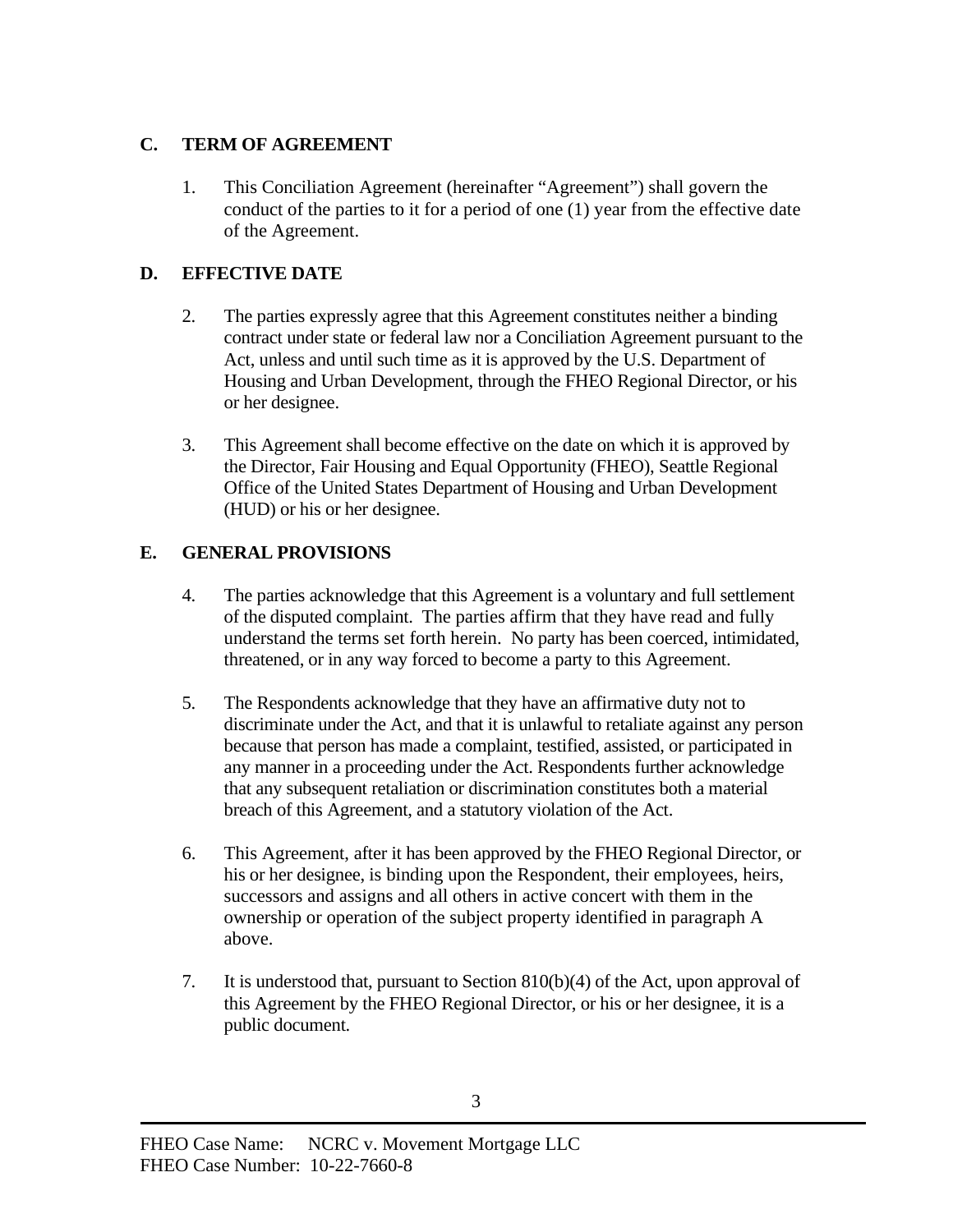- 8. This Agreement does not in any way limit or restrict the Department's authority to investigate any other complaint involving Respondents made pursuant to the Fair Housing Act or any other complaint within the Department's jurisdiction.
- 9. No amendment to, modification of, or waiver of any provisions of this Agreement shall be effective unless: (a) all signatories or their successors to the Agreement agree in writing to the amendment, modification or waiver; (b) the amendment, modification or waiver is in writing; and (c) the amendment, modification, or waiver is approved and signed by the FHEO Regional Director or his or her designee.
- 10. The parties agree that the execution of this Agreement may be accomplished by separate execution of consents to this Agreement, the original executed signature pages to be attached to the body of the Agreement to constitute one document.
- 11. Complainant hereby forever waives, releases, and covenants not to sue the Department or Respondents, its heirs, executors, assigns, agents, employees and attorneys with regard to any and all claims, damages and injuries of whatever nature whether presently known or unknown, arising out of the subject matter of HUD Case Number 10-22-7660-8, or which could have been filed in any action or suit arising from said subject matter.
- 12. Respondents hereby forever waive, release, and covenant not to sue the Department or Complainant; their successors, assigns, agents, officers, board members, employees and attorneys with regard to any and all claims, damages and injuries of whatever nature whether presently known or unknown, arising out of the subject matter of HUD Case Numbers 10-22-7660-8 or which could have been filed in any action or suit arising from said subject matter.

## **F. RELIEF FOR COMPLAINANT**

13. Within ten (10) days of the effective date of this Agreement, Respondent Movement Mortgage agrees to pay Complainant **\$65,000.00** (sixty-five thousand dollars). Respondents will convey payment to Complainant by way of certified check, payable to **NCRC** and mailed to:

> NCRC 740 15th St. NW, Ste. 400 Washington, DC 20005

## **G. RELIEF IN THE PUBLIC INTEREST**

14. Within ninety (90) days of the effective date of this Agreement, all Respondent Movement Mortgage's employees will attend a minimum of one additional hour of Fair Housing Act lending training, supplementing the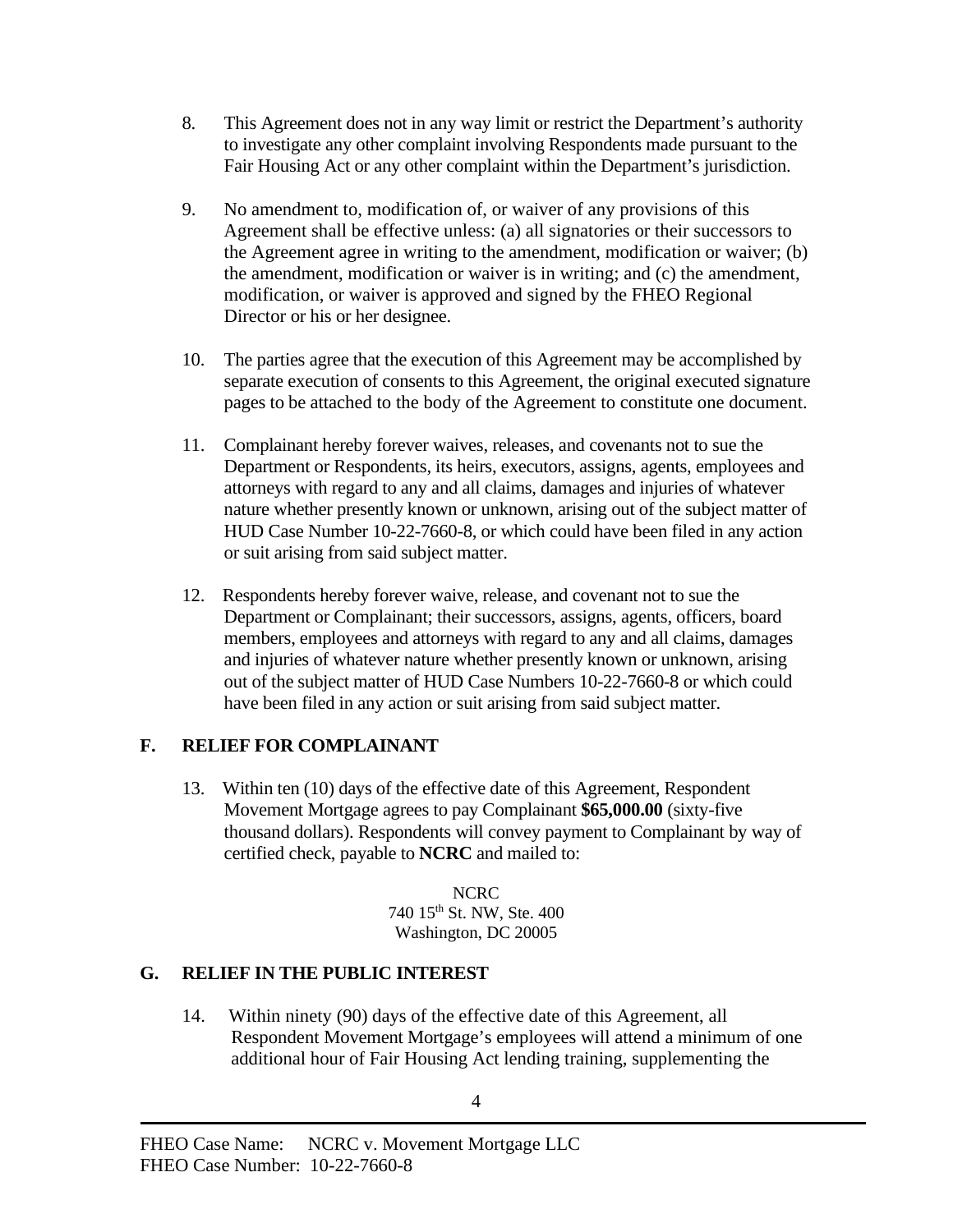existing fair lending training all employees are required to take, including three courses covering fair housing and discrimination.

- 15. Within ninety (90) days of the effective date of this Agreement, Respondent Movement Mortgage will conduct a "Grab the Key" event in the Seattle-Tacoma-Bellevue MSA designed to improve home ownership rates of Black homebuyers in said areas.
- 16. Within thirty (30) days of the effective date of this Agreement, Respondent Movement Mortgage will provide a **\$10,000.00** (ten-thousand dollar) grant to the Seattle-area nonprofit organization, Washington Homeownership Resource Council, to provide financial literacy, housing education and counseling for persons in majority-minority-census tracts in the Seattle-Tacoma-Bellevue MSA.

### **H. MONITORING**

17. During the term of this Agreement, HUD may review compliance with this Agreement. As part of such review, HUD may inspect Respondents' property identified in Section A of this Agreement, examine witnesses, and copy pertinent records of Respondents. Respondents agree to provide their full cooperation in any monitoring review undertaken by HUD to ensure compliance with this Agreement.

## **I. REPORTING AND RECORDKEEPING**

- 18. Within fifteen (15) days of the effective date of this Agreement, Respondent Movement Mortgage or Respondents' representative shall provide the Department a copy of the check issued to Complainant, per Paragraph 13.
- 19. Within one-hundred-five (105) days of the effective date of this Agreement, Respondent Movement Mortgage or Respondent's representative shall provide the Department a log of Respondent Movement Mortgage's employees who attended training, per Paragraph 14. The log shall identify each employee's name and title, description of the training, name of presenter, date of training, and total hours of training.
- 20. Within one-hundred-five (105) days of the effective date of this Agreement, Respondent Movement Mortgage or Respondent's representative shall provide the Department a summary report of the Grab the Key event as conducted, per Paragraph 15. The report shall include a description of the event, location of the event, description of the audience (such as potential homeowners or advocates/representatives of potential homeowners and the related demographic information of said persons or persons represented), and number of participants.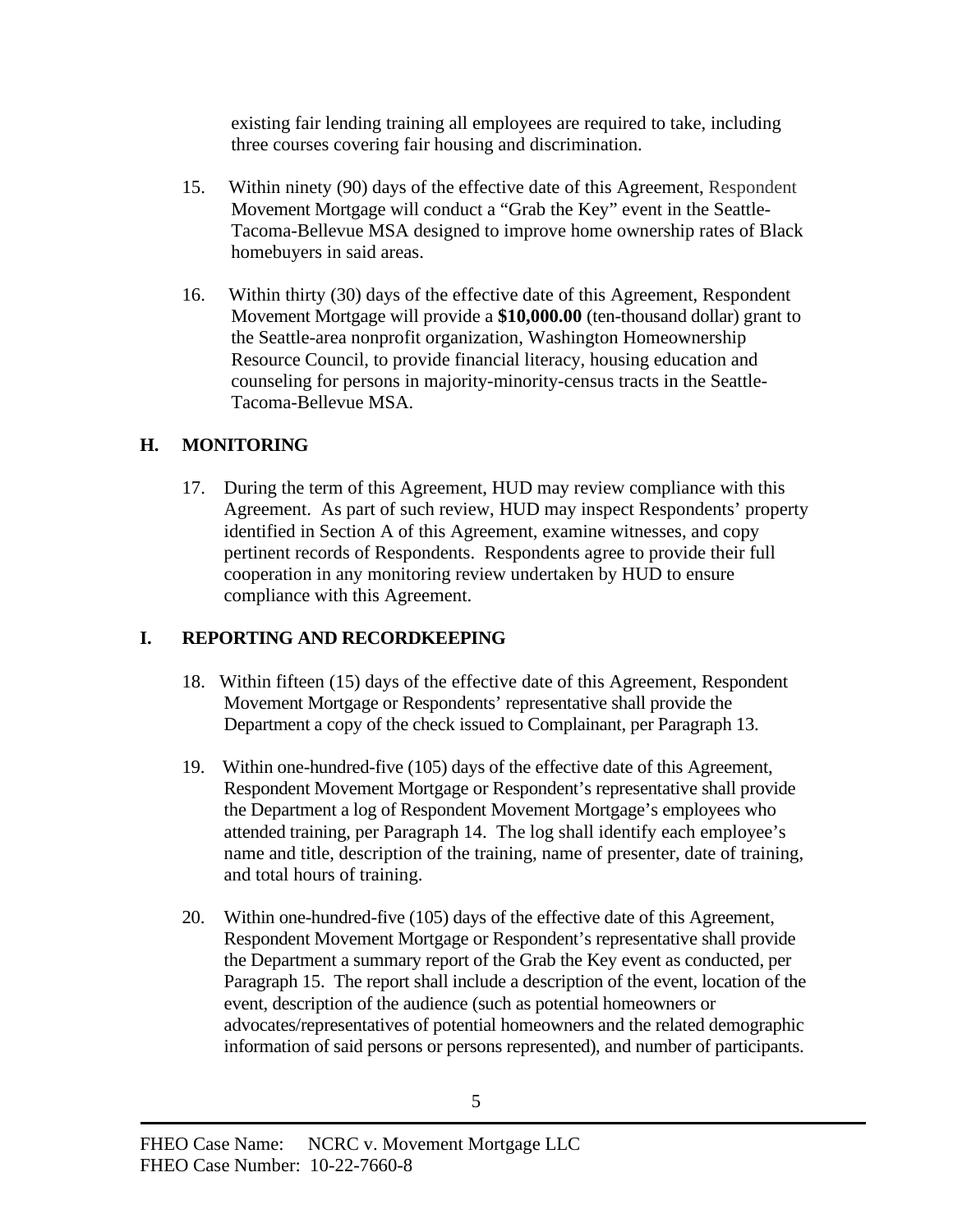- 21. Within forty-five (45) days of the effective date of this Agreement, Respondent Movement Mortgage shall provide the Department a copy of the grant award issued to Washington Homeownership Resource Council, per Paragraph 16.
- All required certifications and documentation of compliance must be submitted 22. to:

U.S. Department of Housing & Urban Development Kristina Miller, Equal Opportunity Specialist Region X, Office of Fair Housing and Equal Opportunity Via email: Kristina.Miller@hud.gov

#### J. **CONSEQUENCES OF BREACH**

Whenever the Department has reasonable cause to believe that a Respondent has 23. breached this Agreement, the matter shall be referred to the Attorney General of the United States, to commence a civil action in the appropriate U.S. District Court, pursuant to  $\S\S 810(c)$  and  $814(b)(2)$  of the Act.

#### Κ. SIGNATURES - HUD Case Numbers: 10-22-7660-8

The parties agree that a signature transmitted electronically or via facsimile is the legally binding equivalent of their original signature.

| National Community Reinvestment Coalition (NCRC) |
|--------------------------------------------------|
| Complainant                                      |
| By:                                              |
| Title:                                           |
| Date:                                            |

Mull!

Movement Mortgage LLC Respondent By: Michael Brennon Title: Presiden Date: 4

 $\frac{9}{\text{Date}}$ 

Date

FHEO Case Name: NCRC v. Movement Mortgage LLC FHEO Case Number: 10-22-7660-8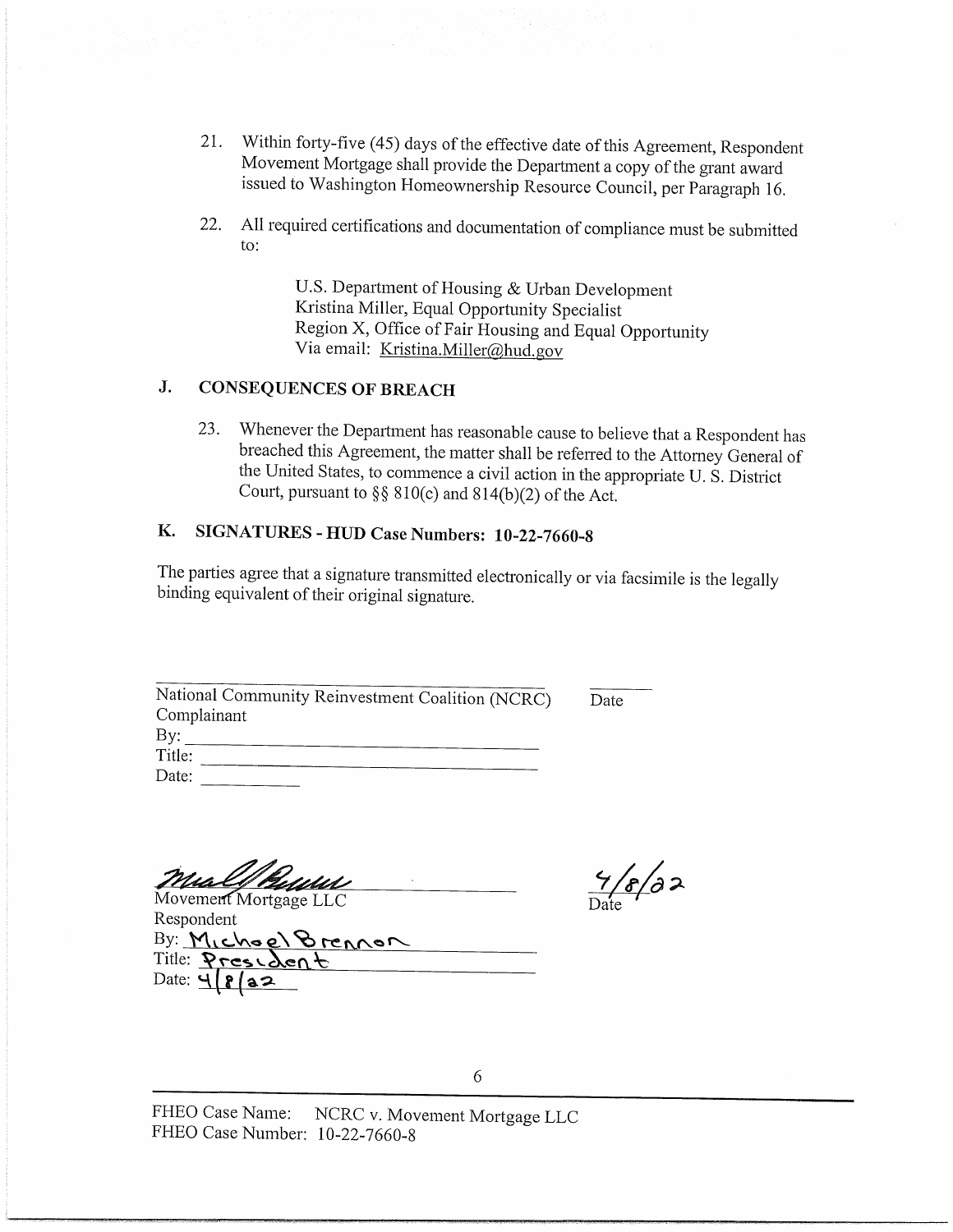- 21. Within forty-five (45) days of the effective date of this Agreement, Respondent Movement Mortgage shall provide the Department a copy of the grant award issued to Washington Homeownership Resource Council, per Paragraph 16.
- 22. All required certifications and documentation of compliance must be submitted to:

U.S. Department of Housing & Urban Development Kristina Miller, Equal Opportunity Specialist Region X, Office of Fair Housing and Equal Opportunity Via email: Kristina.Miller@hud.gov

#### J. **CONSEQUENCES OF BREACH**

Whenever the Department has reasonable cause to believe that a Respondent has 23. breached this Agreement, the matter shall be referred to the Attorney General of the United States, to commence a civil action in the appropriate U.S. District Court, pursuant to  $\S$ § 810(c) and 814(b)(2) of the Act.

#### **SIGNATURES - HUD Case Numbers: 10-22-7660-8 K.**

The parties agree that a signature transmitted electronically or via facsimile is the legally binding equivalent of their original signature.

| DocuSigned by:<br>390000027R724AF                | 4/12/2022 |
|--------------------------------------------------|-----------|
| National Community Reinvestment Coalition (NCRC) | Date      |
| Complainant<br>Jesse Van Tol<br>By:              |           |
| President & CEO<br>Title:                        |           |
| Date:                                            |           |

| Movement Mortgage LLC |
|-----------------------|
| Respondent            |
| By:                   |
| Title:                |
| Date:                 |

Date

6